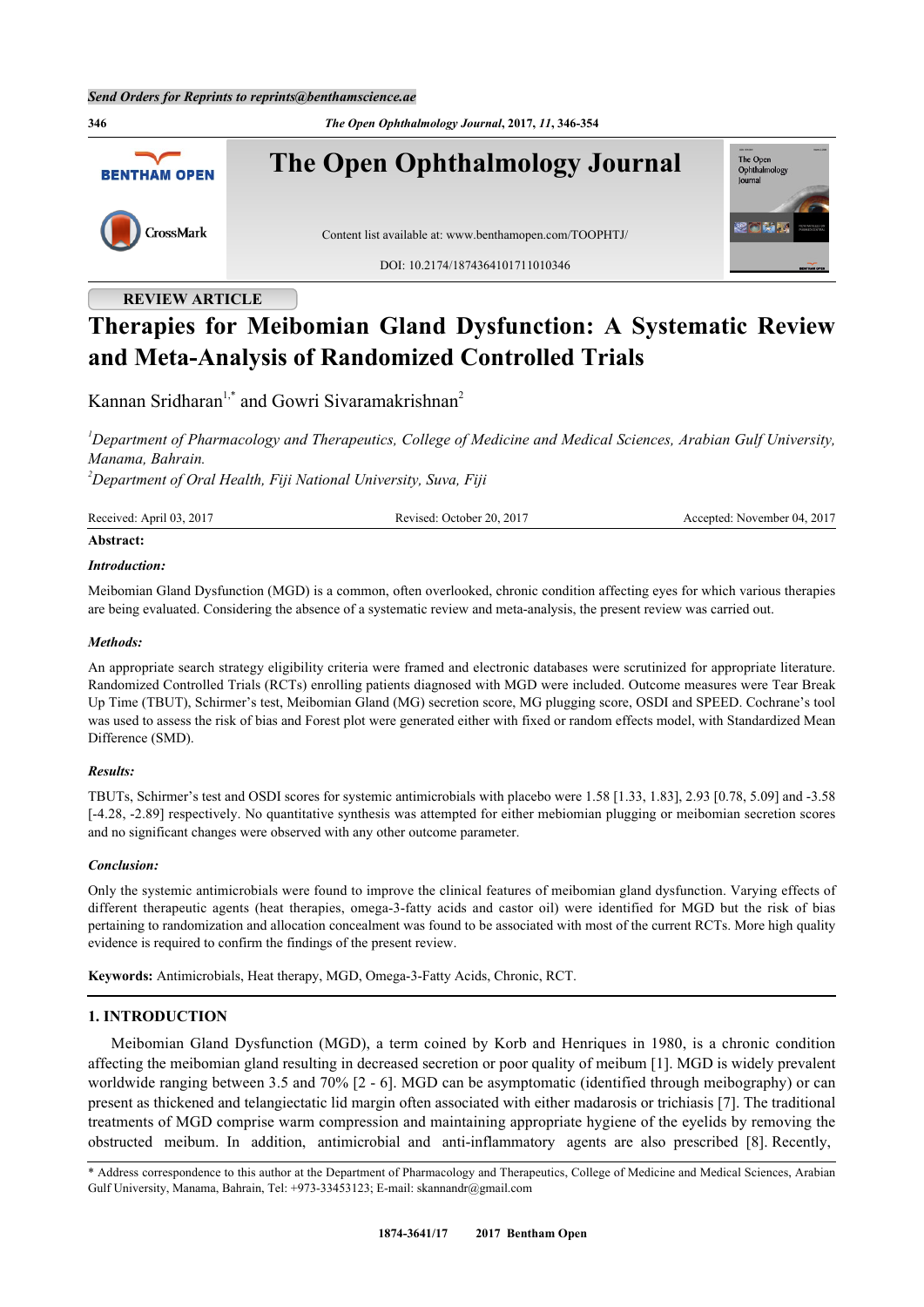intraductal meibomian gland probing, novel heat therapies, N-acetyl-cysteine, omega-3 essential fatty acids and cyclosporine A have been debated to have clinical utility in MGD [\[9](#page-6-5)]. Report by the clinical trials subcommittee of international workshop on meibomian gland dysfunction in 2009 concluded that many of the methodological features of the published trials in patients with MGD were not satisfactory [[10\]](#page-6-6). Considering the lacunae of a systematic review or meta-analysis, the present review was carried out to assess the efficacy of various therapeutic options available for patients with MGD that have been evaluated through randomized clinical trials.

## **2. METHODS**

## **2.1. Information Sources and Search Strategy**

The protocol for this review was registered with International prospective register of systematic reviews (PROSPERO) with the registration number CRD42016035704. The review protocol can be accessed at [http://www.crd.york.ac.uk/PROSPERO/display\\_record.asp?ID=CRD42016035704.](http://www.crd.york.ac.uk/PROSPERO/display_record.asp?ID=CRD42016035704) A thorough literature search was conducted and was completed on 15 January 2017. The primary data base used was Medline (*via* PubMed), Cochrane central register of clinical trials (CENTRAL) and Database of Abstracts of Reviews of Effects (DARE). The key words used were meibomian gland disease [tiab], tarsal gland disease [tiab], posterior blepharitis [tiab] and meibomian gland dysfunction [tiab]. This search was further supplemented by hand searching of relevant references from review articles and other eligible studies. No limits were applied to the year of study but only studies published in English language were included in the present review.

#### **2.2. Eligibility Criteria**

Only those studies with randomized controlled design with the following requirements were included in the present study. Studies that enrolled participants diagnosed with MGD clinically, with or without meibography, wherein the study participants have been randomized to receive at least one of the two interventions including placebo were considered. Studies enrolling patients with contact lenses or had undergone any ocular surgery in the past were excluded from the review. The outcome measures were Tear Break-Up Time (TBUT), Schirmer's test, meibomian gland secretion score, meibomian gland plugging score, Standard Patient Evaluation of Eye Dryness (SPEED) and Ocular Surface Disease Index (OSDI) scores.

## **2.3. Study Procedure**

Both the authors independently screened the data bases and independently reviewed the identified abstracts for suitability. Full-text articles were obtained following abstract screening for those found to be eligible to be included in the review. A pre-tested data extraction form was created and both the authors independently extracted the following data from each eligible study: trial site, year, trial methods, participants, interventions, and outcomes. Disagreement between the authors was resolved through discussion. The extracted data were analysed using non-Cochrane mode in RevMan 5.3 software. The methodological quality of eligible trials was independently assessed by both the authors using the Cochrane collaboration's tool for assessing the Risk of Bias. We followed the guidance to assess whether trials took adequate steps to reduce the risk of bias across six domains: sequence generation, allocation concealment, blinding (of participants, personnel, and outcome assessors), incomplete outcome data, selective outcome reporting, and other sources of bias. The judgment was categorized into low, high or unclear risk of bias using Risk Of Bias (ROB) tool [[11\]](#page-6-7). Mean Difference (MD) was used as the pooled estimate for the continuous outcome measures and 95% confidence interval (95% CI) was used to represent the deviation from the point estimate. The heterogeneity between the studies was assessed using Forest plot visually,  $I^2$  statistics wherein more than 30% was considered to have moderate to severe heterogeneity and Chi-square test with a statistical P-value of less than 0.10 to indicate statistical significance [\[11](#page-6-7)]. When substantial heterogeneity was observed, the clinical or methodological differences between the studies which can be accounted for the heterogeneity were ruled out before applying the principles of meta-analysis. Random-effects model was used in cases of moderate to severe heterogeneity except in case of effect estimates of the individual studies lying in different directions. Considering the presence of only few eligible trials for each of the assessed outcome measures, publication bias could not be assessed. The present meta-analysis was conducted and presented in accordance with Preferred Reporting Items for Systematic Reviews and Meta-Analyses (PRISMA) guidelines [\[12](#page-7-0)]. The grading of quality of included studies was carried out as per Cochrane's Grading of Recommendations Assessment, Development and Evaluation tool (GRADE)[[13\]](#page-7-1).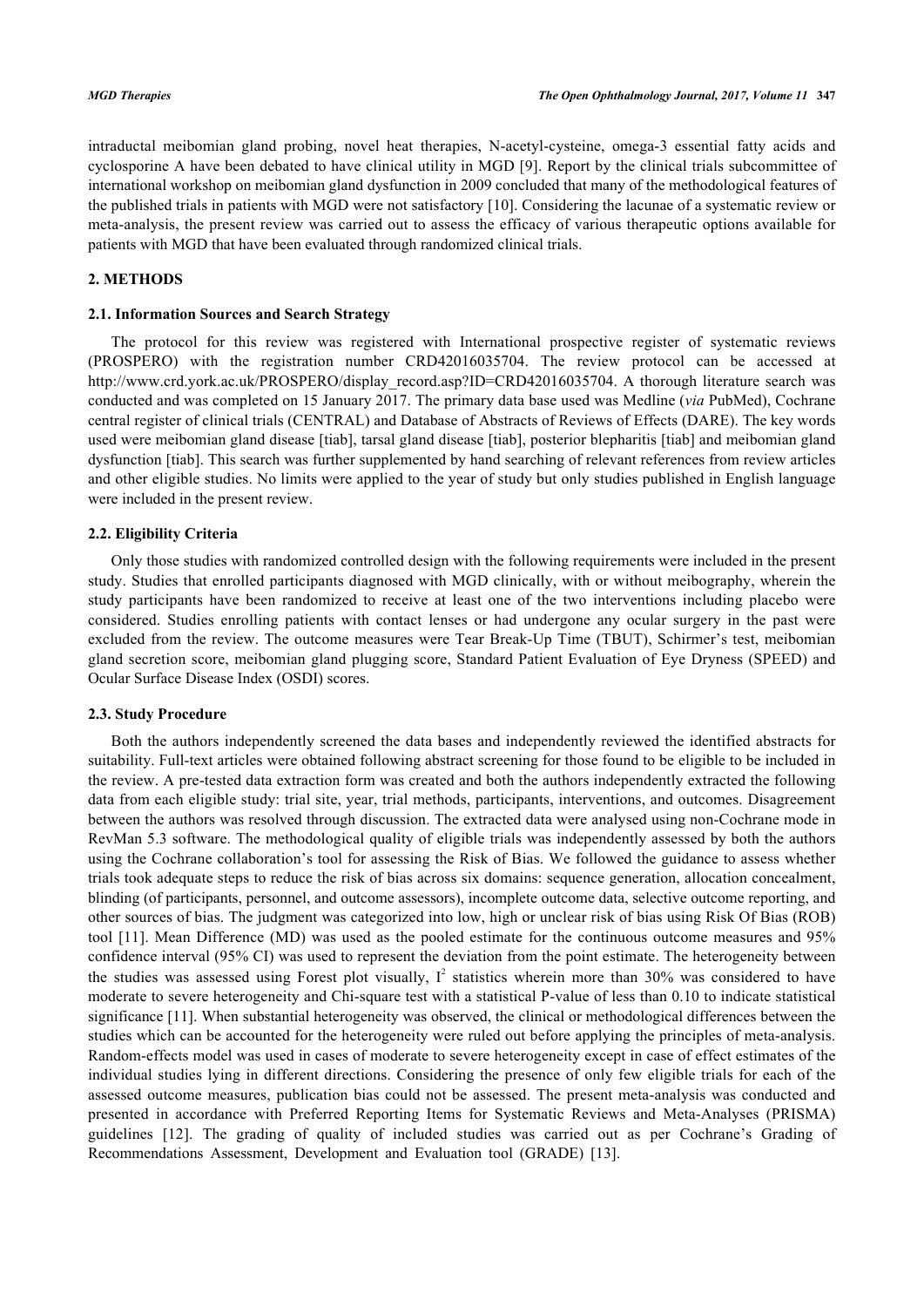## **3. RESULTS**

#### **3.1. Search Strategy**

<span id="page-2-0"></span>The above mentioned search strategy led a hit of 394 articles. Fig. (**[1](#page-2-0)**) illustrates the study flow chart as per PRISMA guidelines. A total of 22 studies [[14](#page-7-2) - [35](#page-8-0)] were identified eligible for the present review. Of these, two [[14](#page-7-2), [15\]](#page-7-3) presented data in the format not subjected to quantitative synthesis and so were not included for the meta-analysis. Supplementary Table **1** describes the key study details of the 22 eligible studies and Fig. (**[2](#page-2-1)**) depicts the risk of bias of the included studies in the meta-analysis as per Cochrane risk of bias tool. A wide variety of interventions were compared for the management of MGD such as anakinra, topical cyclosporine, different heat devices, systemic antimicrobials (minocycline, azithromycin, doxycycline), N-acetyl cysteine, betamethasone-sulfacetamide, loteprednol, omega-3-fatty acids, castor oil and tobramycin-dexamethasone.



<span id="page-2-1"></span>**Fig. (1).** Study flow chart as per PRISMA template.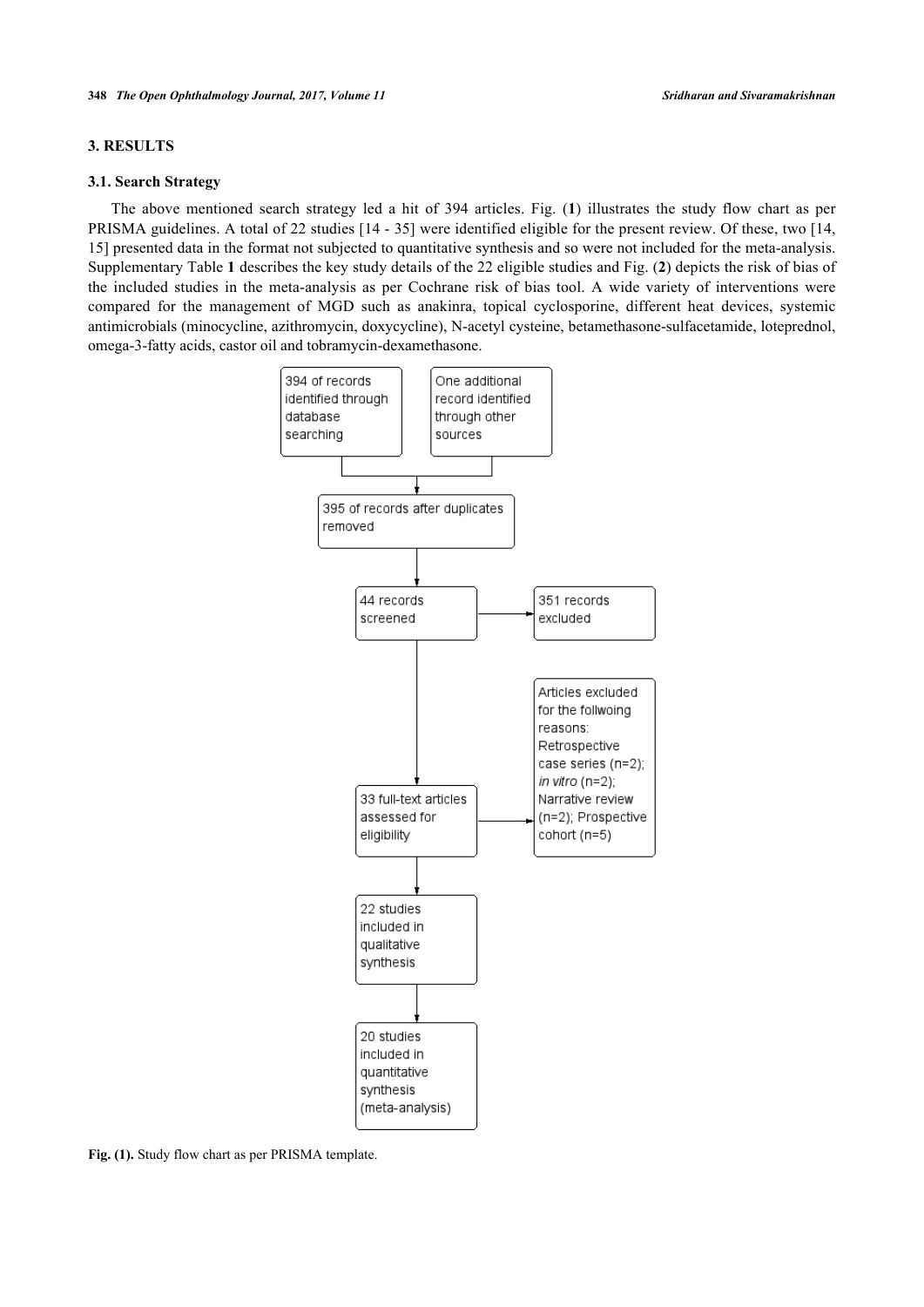

Red circle with *minus symbol* indicates absence of reporting the element and green circle with *plus symbol* indicates the reporting of the same

**Fig. (2).** Risk of bias graph of the included studies in meta-analysis.

## **3.2. Pooled Results**

## *3.2.1. TBUT*

A total of four studies compared TBUT (s) between different heat therapies in 450 participants. Pooling of the effect estimates from individual studies could not be performed because of the moderate to severe heterogeneity observed between the studies and different directions of the individual effect estimates. Fig. (**[3](#page-4-0)**) depicts the pooled analysis of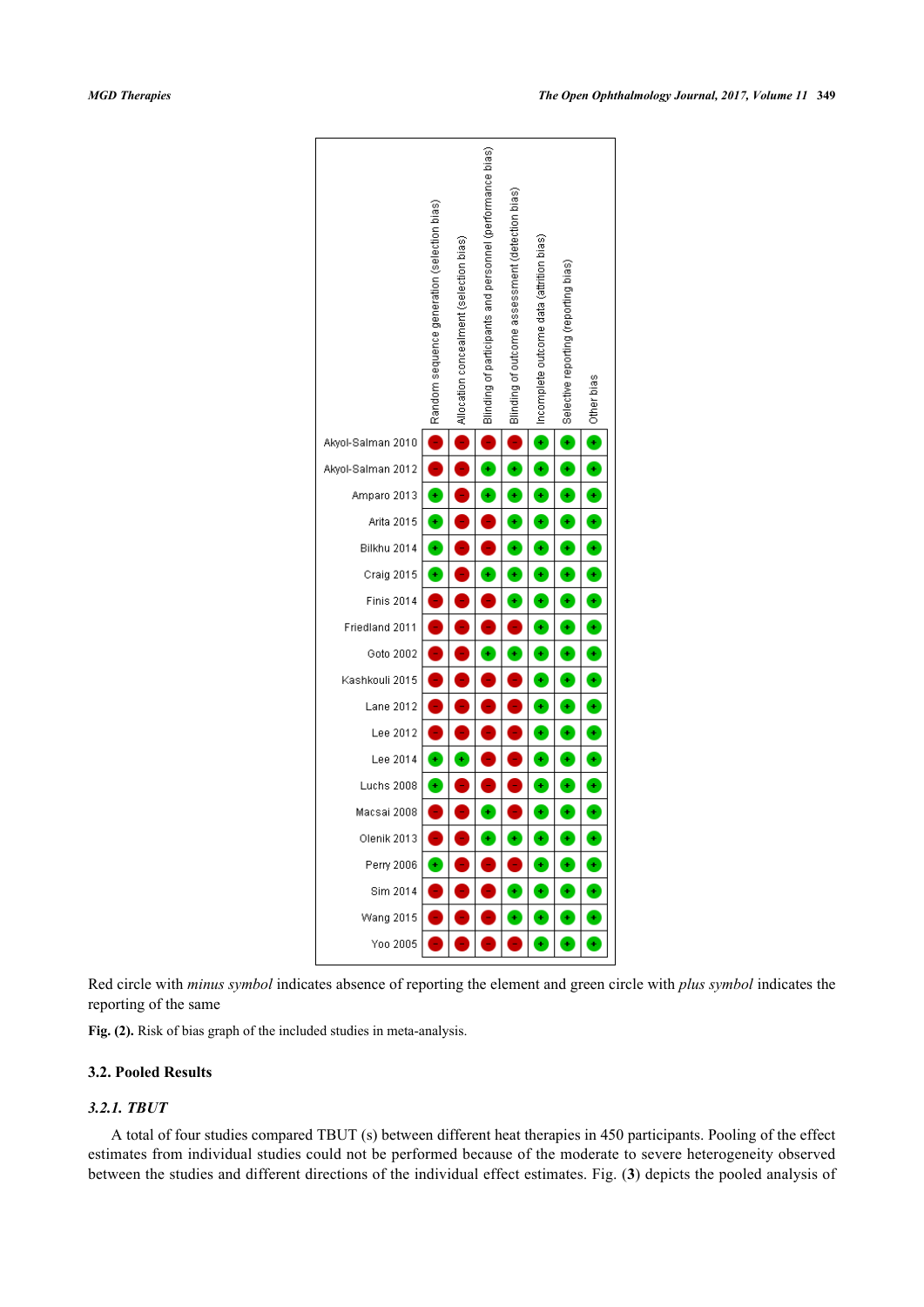TBUT of two systemic antimicrobials (one each with minocycline and doxycycline) with placebo and was favoring the antimicrobials with a MD of 1.58 [1.33, 1.83]. Two studies compared the efficacy of N-acetylcysteine, one each against placebo and betamethasone-sulfacetamide on TBUT. MD of both the individual studies and pooled analysis were not statistically significant as depicted in Fig. (**[4](#page-4-1)**). Only one each compared the effect of topical corticosteroids, topical cyclosporine, castor oil, topical anakinra and two systemic antimicrobials (oral azithromycin and doxycycline) and therefore, pooling of the results was not possible. Two studies compared the effect of omega-3-fatty acids with placebo on TBUT with the pooled MD of 2.89 [-0.47, 6.25] (Fig. **[5](#page-4-2)**).

<span id="page-4-0"></span>

|                                                                                                                            | <b>Antimicrobials</b><br>Placebo |             |       |                                        |           |    | Mean Difference | <b>Mean Difference</b>         |                   |
|----------------------------------------------------------------------------------------------------------------------------|----------------------------------|-------------|-------|----------------------------------------|-----------|----|-----------------|--------------------------------|-------------------|
| Study or Subgroup                                                                                                          | Mean                             | SD.         | Total | Mean                                   | SD        |    |                 | Total Weight IV, Fixed, 95% CI | IV, Fixed, 95% CI |
| Lee 2012                                                                                                                   | 7.19                             | 0.51        | 28    |                                        | 5.61 0.53 | 30 | 86.8%           | 1.58 [1.31, 1.85]              |                   |
| Yoo 2005                                                                                                                   |                                  | $9.42$ 2.87 | 100   |                                        | 7.84 2.02 |    | 100 13.2%       | 1.58 [0.89, 2.27]              |                   |
| Total (95% CI)                                                                                                             |                                  |             | 128   |                                        |           |    | 130 100.0%      | 1.58 [1.33, 1.83]              |                   |
| Heterogeneity: Chi <sup>2</sup> = 0.00, df = 1 (P = 1.00); $P = 0\%$<br>Test for overall effect: $Z = 12.41$ (P < 0.00001) |                                  |             |       | Favours placebo Favours antimicrobials |           |    |                 |                                |                   |

A significant improvement in TBUT was observed for systemic antimicrobials in comparison to placebo

Fig. (3). Forest plot of TBUT of systemic antimicrobials with placebo.

<span id="page-4-1"></span>

|                                                                                                | Other agents<br>N-acetylcysteine |           |     |            |           |     |        | <b>Mean Difference</b>          | <b>Mean Difference</b>            |
|------------------------------------------------------------------------------------------------|----------------------------------|-----------|-----|------------|-----------|-----|--------|---------------------------------|-----------------------------------|
| Study or Subgroup                                                                              | Mean                             | <b>SD</b> |     | Total Mean | <b>SD</b> |     |        | Total Weight IV, Random, 95% CI | IV, Random, 95% CI                |
| Akyol-Salman 2010                                                                              | 15.1.                            | 5.4       | 20. | 17.87      | - 3.44    | 20  | 60.7%  | $-2.77$ $[-5.58, 0.04]$         |                                   |
| Akyol-Salman 2012                                                                              | 14.67                            | 4.21      | 20. |            | 14.3 8.09 | 20. | 39.3%  | 0.37 [-3.63, 4.37]              |                                   |
| Total (95% CI)                                                                                 |                                  |           | 40  |            |           | 40  | 100.0% | $-1.54$ [ $-4.54$ , $1.47$ ]    |                                   |
| Heterogeneity: Tau <sup>2</sup> = 1.83; Chi <sup>2</sup> = 1.59, df = 1 (P = 0.21); $P = 37\%$ |                                  |           |     |            |           |     |        |                                 | 10<br>$-10$                       |
| Test for overall effect: $Z = 1.00$ (P = 0.32)                                                 |                                  |           |     |            |           |     |        |                                 | Favours other agents Favours N-Ac |

No statistically significant changes were observed in the pooled estimate of TBUT of N-acetylcysteine in comparison to other agents

**Fig. (4).** Forest plot of TBUT of N-acetylcysteine with other agents.

<span id="page-4-2"></span>

|                                                                                                    | $O-3-FA$<br>Placebo |           |     |            |           |     |        | <b>Mean Difference</b>          | <b>Mean Difference</b>         |
|----------------------------------------------------------------------------------------------------|---------------------|-----------|-----|------------|-----------|-----|--------|---------------------------------|--------------------------------|
| Study or Subgroup                                                                                  | Mean                | SD        |     | Total Mean | SD        |     |        | Total Weight IV, Random, 95% CI | IV. Random, 95% CI             |
| Macsai 2008                                                                                        |                     | 9.22 2.02 | 35  | 8.05       | 2.02      | 40  | 49.9%  | 1.17 [0.25, 2.09]               | _<br>__                        |
| Olenik 2013                                                                                        | 12.63 1.75          |           | 6N. |            | 8.03 2.86 | 60. | 50.1%  | 4.60 (3.75, 5.45)               | $-$ H $-$                      |
| Total (95% CI)                                                                                     |                     |           | 95  |            |           | 100 | 100.0% | 2.89 [-0.47, 6.25]              |                                |
| Heterogeneity: Tau <sup>2</sup> = 5.68; Chi <sup>2</sup> = 28.98, df = 1 (P < 0.00001); $P = 97\%$ |                     |           |     |            |           |     |        |                                 |                                |
| Test for overall effect: $Z = 1.68$ (P = 0.09)                                                     |                     |           |     |            |           |     |        |                                 | Favours Placebo Favours O-3-FA |

No statistically significant difference was observed for TBUT of O-3-FA in comparison to placebo

Fig. (5). Forest plot of TBUT of studies comparing omega-3-fatty acids (O-3-FA) with placebo.

## *3.2.2. Schirmer's Test*

<span id="page-4-3"></span>Two studies compared the effect of different heat therapies with placebo on Schirmer's test and the pooled estimate was not statistically significant with MD of -2.46 [-5.93, 1.01]. Similarly, no significant difference was obtained in the pooled analysis of study results evaluating N-acetylcysteine with MD of -0.78 [-3.67, 2.11]. Fig. (**[6](#page-4-3)**) depicts the Forest plot of pooled analysis of studies comparing the different systemic antimicrobials with placebo on Schirmer's test and was found to favor antimicrobials with a pooled MD of 2.93 [0.78, 5.09]. Systemic antimicrobials have been found to have large therapeutic effect in comparison to placebo in improving the outcomes of Schirmer's test.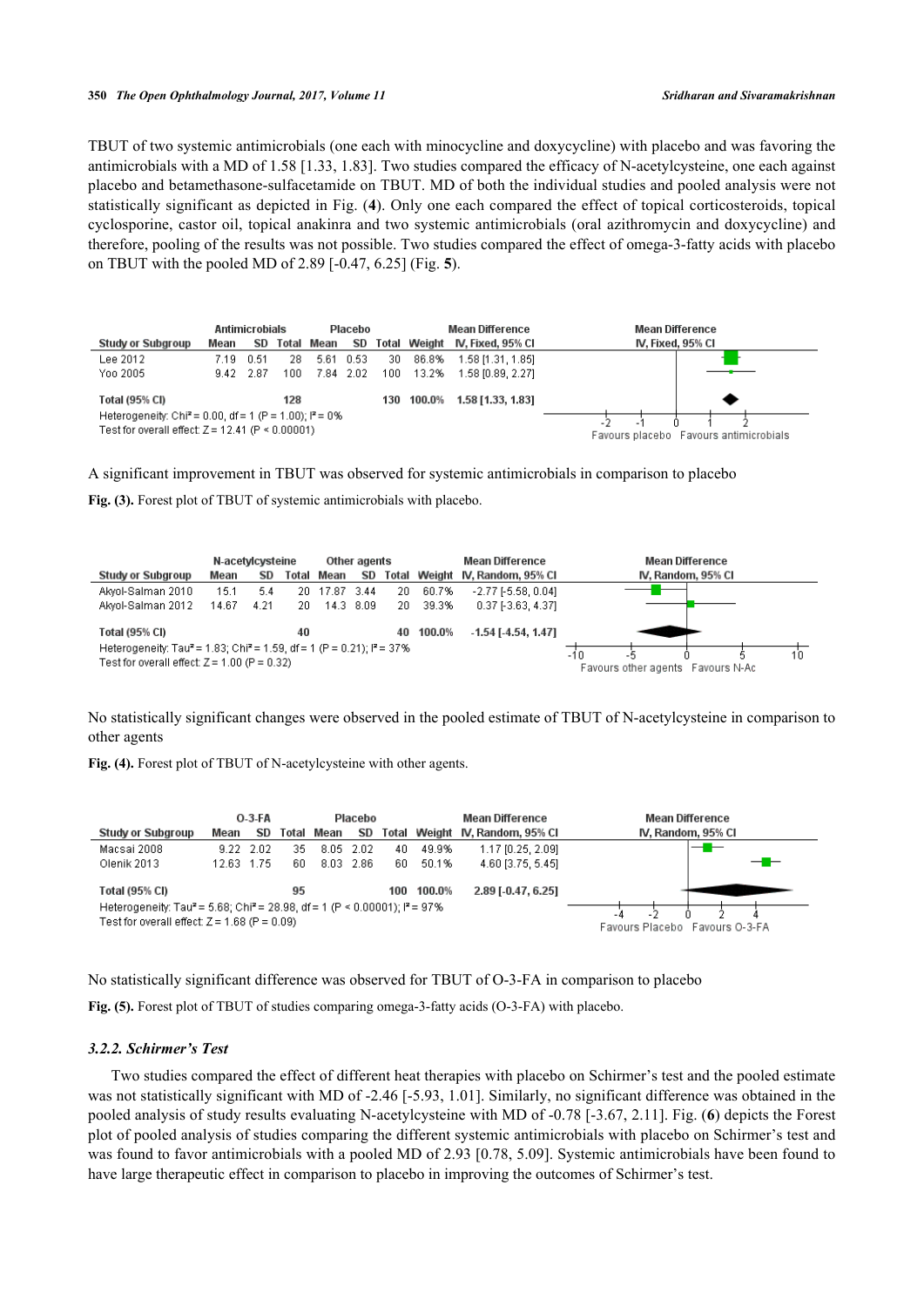|                                                                                                                                                               | <b>Antimicrobials</b><br>Placebo |      |      |            |       |     | <b>Mean Difference</b> | Mean Difference                 |                                        |
|---------------------------------------------------------------------------------------------------------------------------------------------------------------|----------------------------------|------|------|------------|-------|-----|------------------------|---------------------------------|----------------------------------------|
| Study or Subgroup                                                                                                                                             | Mean                             | SD.  |      | Total Mean | SD.   |     |                        | Total Weight IV. Random, 95% Cl | IV, Random, 95% CI                     |
| Lee 2012                                                                                                                                                      | 9.05.                            | 116  | 28   | 716        | 1.22  | 30  | 52.6%                  | 1.89 [1.28, 2.50]               | --                                     |
| Yoo 2005                                                                                                                                                      | 19.98                            | 4.05 | 100. | 15.89      | -4.34 | 100 | 47.4%                  | 4.09 [2.93, 5.25]               |                                        |
| <b>Total (95% CI)</b>                                                                                                                                         |                                  |      | 128  |            |       |     | 130 100.0%             | 2.93 [0.78, 5.09]               |                                        |
| Heterogeneity: Tau <sup>2</sup> = 2.19; Chi <sup>2</sup> = 10.75, df = 1 (P = 0.001); i <sup>2</sup> = 91%<br>Test for overall effect: $Z = 2.67$ (P = 0.008) |                                  |      |      |            |       |     |                        |                                 |                                        |
|                                                                                                                                                               |                                  |      |      |            |       |     |                        |                                 | Favours placebo Favours antimicrobials |

The pooled estimate favours systemic antimicrobials in significantly improving the Schirmer's test in comparison to placebo

**Fig. (6).** Forest plot of studies comparing systemic antimicrobials with placebo on Schirmer's test.

One each evaluated the effect of topical anakinra and topical cyclosporine with placebo and so, quantitative synthesis was not attempted.

#### *3.2.3. Meibomian Gland Secretion Score*

One each compared one form of heat therapy, systemic antimicrobials, topical corticosteroids, omega-3-fatty acids with placebo on Meibomian gland secretion score and so meta-analysis was not attempted for this outcome measure.

#### *3.2.4. Meibomian Gland Plugging Score*

One each compared the effect of topical cyclosporine, systemic antimicrobials and castor oil on meibomian gland plugging scores in comparison with placebo and meta-analysis was not attempted.

## *3.2.5. OSDI and SPEED Scores*

Two studies comparing the heat therapy with placebo evaluated the effect on OSDI scores with MD of -4.54 [-18.41, 9.34] and was not statistically significant. On the contrary, two other studies compared the effect of systemic antimicrobials with placebo on OSDI scores and the pooled estimate was found to be statistically significant -3.58 [-4.28, -2.89]. Systemic antimicrobials also have large therapeutic effect in comparison to placebo in improving the patient reported symptoms scores.

## **DISCUSSION AND CONCLUSION**

The present study is as an attempt to systematically synthesize the available high quality evidence for the management of MGD. We included randomized controlled trials that assessed the effect of various heat therapies, topical applications of corticosteroids, cyclosporine, anakinra, castor oil, topical and systemic antimicrobial agents, N-acetyl cysteine and omega-3-fatty acids. We found a significant improvement in TBUT, Schirmer's test and patient satisfactory scores with systemic antimicrobials. Pooled analysis cannot be attempted for outcome measures such as meibomian gland secretion score and meibomian gland plugging score.

MGD is a chronic condition that is often overlooked and is characterized by inflammation, swelling and abnormal secretion, leading to dry eyes. Various treatment options have been evaluated for appropriate management of MGD. Depending on the severity of the disease condition, MGD has been classified into four grades [[36\]](#page-8-1). Conservative measures such as lid warming either through digital massage or through heat appliances are advised during the initial phase followed by several medications in case of non-responders or severe stages of the disease. Although profound evidence exists on various therapeutic options for managing MGD, they are not completely dependable. No uniform way of defining the study population, non-standard diagnostic technique and inadequate quality and consistency of the studies have been some of the major drawbacks identified by the clinical trials subcommittee of "The international workshop on meibomian gland dysfunction" regarding treatment strategies for MGD [[37](#page-8-2)]. Similarly in the present review we identified that critical items related to randomization such as method of randomization and allocation concealment were poorly expressed in the studies. Further not much uniformity has been noted in terms of analysis and expression of the change in outcome measures creating disparity between studies. Hence, there is a clear cut need for improving various aspects of the studies evaluating therapeutic options for MGD. Although a similar traditional review [\[38](#page-8-3)] exists in the past, the present one is a network meta-analysis summing up the current evidence on the available treatment strategies.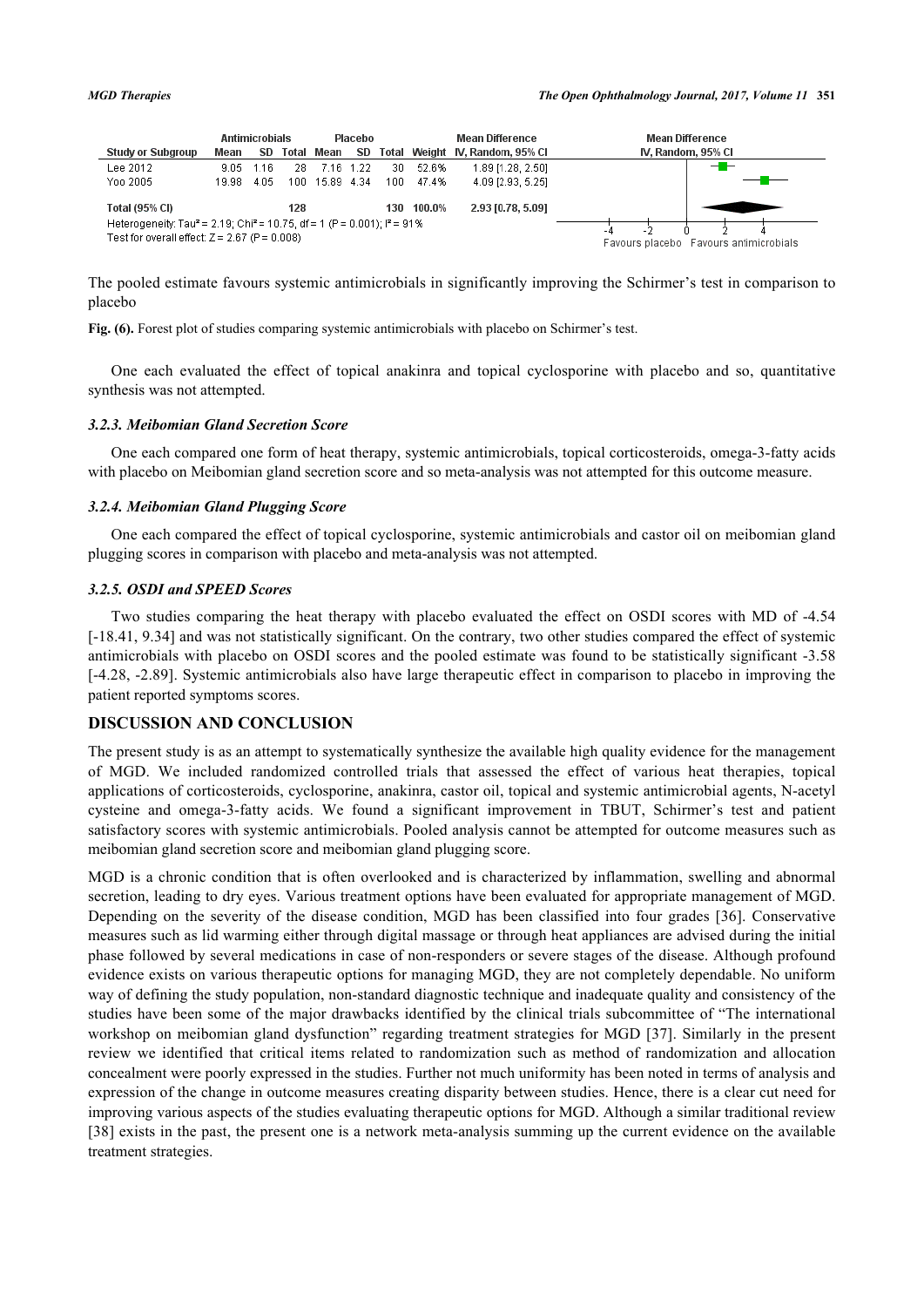The study is limited by the fact that we did not assess the publications from EMBASE, proportion of patients attaining complete cure and the exploratory nature of pooled results due to small number of studies in each outcome in the present review. Also, we found only few numbers of eligible studies to be included for almost all the outcome measures. To conclude heat therapies, only systemic antimicrobials were found to have some usefulness in the management of MGD. Varying effects of different therapeutic agents (heat therapies, omega-3-fatty acids and castor oil) were identified for MGD but the risk of bias pertaining to randomization and allocation concealment was found to be associated with most of the current RCTs. However, more high quality studies are needed to confirm the findings of individual treatment options available for managing MGD.

## **FUNDING**

No funding was obtained for this study.

## **CONSENT FOR PUBLICATION**

Not applicable.

#### **CONFLICT OF INTEREST**

The authors declare no conflict of interest, financial or otherwise.

## **ACKNOWLEDGEMENTS**

We acknowledge Cochrane Collaborations for using RevMan 5.3 software to generate the pooled results and Forest plot and Prospero for registering the study. We also thank Dr. Ashik Mohammed, Consultant, LV Prasad Eye Institute for rendering help in literature search.

## **SUPPLEMENTARY MATERIAL**

Supplementary material is available on the publishers Website along with the published article.

#### **REFERENCES**

- <span id="page-6-0"></span>[1] Bron AJ, Benjamin L, Snibson GR. Meibomian gland disease. Classification and grading of lid changes. Eye (Lond) 1991; 5(Pt 4): 395-411. [\[http://dx.doi.org/10.1038/eye.1991.65\]](http://dx.doi.org/10.1038/eye.1991.65) [PMID: [1743355](http://www.ncbi.nlm.nih.gov/pubmed/1743355)]
- <span id="page-6-1"></span>[2] Lekhanont K, Rojanaporn D, Chuck RS, Vongthongsri A. Prevalence of dry eye in Bangkok, Thailand. Cornea 2006; 25(10): 1162-7. [\[http://dx.doi.org/10.1097/01.ico.0000244875.92879.1a](http://dx.doi.org/10.1097/01.ico.0000244875.92879.1a)] [PMID: [17172891\]](http://www.ncbi.nlm.nih.gov/pubmed/17172891)
- [3] Lin PY, Tsai SY, Cheng CY, Liu JH, Chou P, Hsu WM. Prevalence of dry eye among an elderly Chinese population in Taiwan: The Shihpai Eye Study. Ophthalmology 2003; 110(6): 1096-101. [\[http://dx.doi.org/10.1016/S0161-6420\(03\)00262-8\]](http://dx.doi.org/10.1016/S0161-6420(03)00262-8) [PMID: [12799232](http://www.ncbi.nlm.nih.gov/pubmed/12799232)]
- [4] Uchino M, Dogru M, Yagi Y, *et al.* The features of dry eye disease in a Japanese elderly population. Optom Vis Sci 2006; 83(11): 797-802. [\[http://dx.doi.org/10.1097/01.opx.0000232814.39651.fa](http://dx.doi.org/10.1097/01.opx.0000232814.39651.fa)] [PMID: [17106406\]](http://www.ncbi.nlm.nih.gov/pubmed/17106406)
- [5] Jie Y, Xu L, Wu YY, Jonas JB. Prevalence of dry eye among adult Chinese in the Beijing Eye Study. Eye (Lond) 2009; 23(3): 688-93. [\[http://dx.doi.org/10.1038/sj.eye.6703101](http://dx.doi.org/10.1038/sj.eye.6703101)] [PMID: [18309341\]](http://www.ncbi.nlm.nih.gov/pubmed/18309341)
- <span id="page-6-2"></span>[6] McCarty CA, Bansal AK, Livingston PM, Stanislavsky YL, Taylor HR. The epidemiology of dry eye in Melbourne, Australia. Ophthalmology 1998; 105(6): 1114-9. [\[http://dx.doi.org/10.1016/S0161-6420\(98\)96016-X\]](http://dx.doi.org/10.1016/S0161-6420(98)96016-X) [PMID: [9627665](http://www.ncbi.nlm.nih.gov/pubmed/9627665)]
- <span id="page-6-3"></span>[7] Tomlinson A, Bron AJ, Korb DR, *et al.* The international workshop on meibomian gland dysfunction: report of the diagnosis subcommittee. Invest Ophthalmol Vis Sci 2011; 52(4): 2006-49. [\[http://dx.doi.org/10.1167/iovs.10-6997f](http://dx.doi.org/10.1167/iovs.10-6997f)] [PMID: [21450918](http://www.ncbi.nlm.nih.gov/pubmed/21450918)]
- <span id="page-6-4"></span>[8] Nowińska A, Wylegała E, Tarnawska D, Janiszewska D, Dobrowolskia D. Meibomian gland dysfunction review. Klin Oczna 2012; 114(2): 147-52. [PMID: [23346806\]](http://www.ncbi.nlm.nih.gov/pubmed/23346806)
- <span id="page-6-5"></span>[9] Qiao J, Yan X. Emerging treatment options for meibomian gland dysfunction. Clin Ophthalmol 2013; 7: 1797-803. [PMID: [24043929\]](http://www.ncbi.nlm.nih.gov/pubmed/24043929)
- <span id="page-6-6"></span>[10] Asbell PA, Stapleton FJ, Wickström K, *et al.* The international workshop on meibomian gland dysfunction: Report of the clinical trials subcommittee. Invest Ophthalmol Vis Sci 2011; 52(4): 2065-85. [\[http://dx.doi.org/10.1167/iovs.10-6997h\]](http://dx.doi.org/10.1167/iovs.10-6997h) [PMID: [21450920](http://www.ncbi.nlm.nih.gov/pubmed/21450920)]
- <span id="page-6-7"></span>[11] Higgins JP, Green S. Cochrane Handbook for Systematic Reviews of Interventions 5.1.0 ed.. Available from: [www.cochrane-handbook.org.](http://www.cochrane-handbook.org) (Accessed on 20 Mar 2016)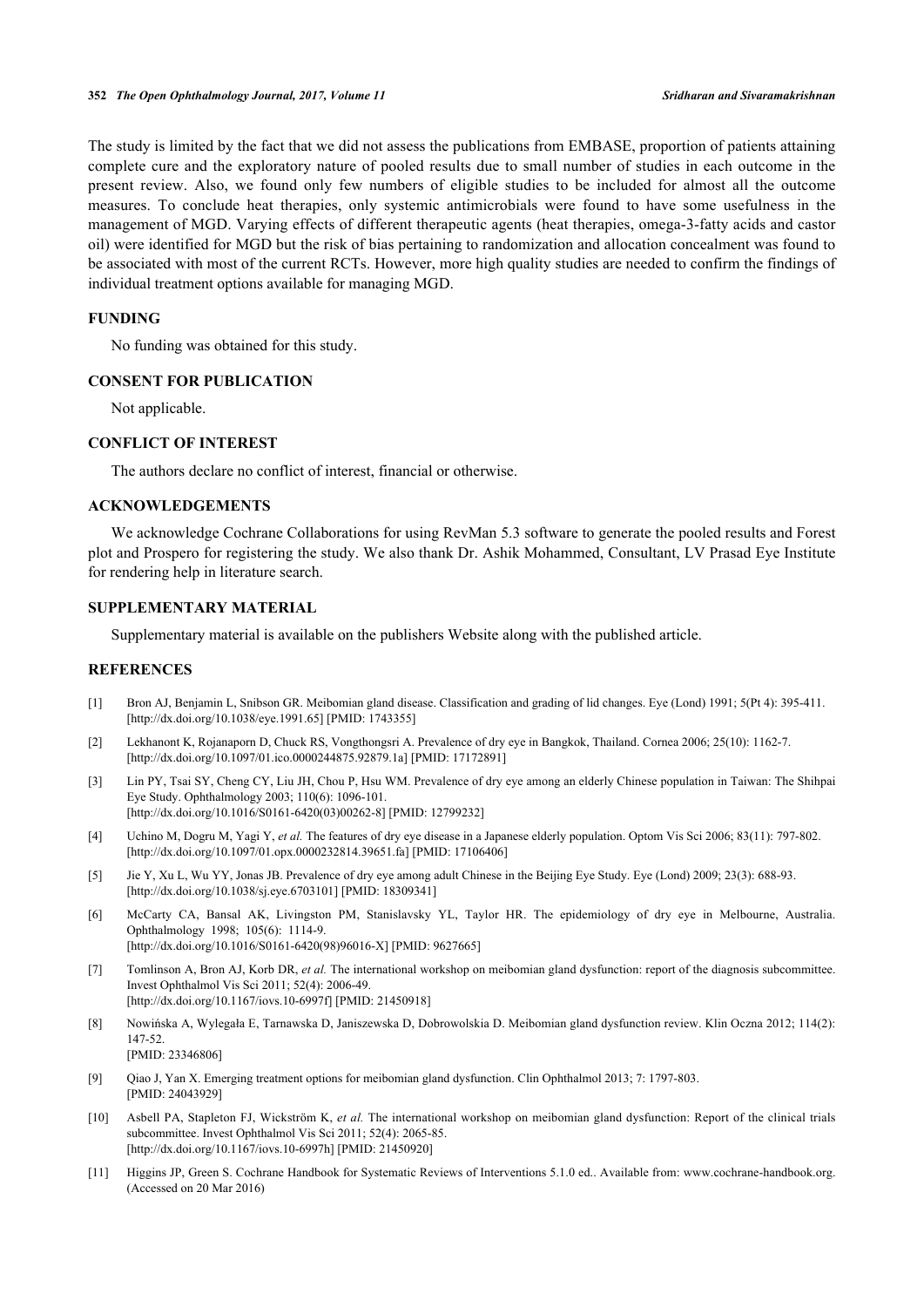- <span id="page-7-0"></span>[12] Moher D, Liberati A, Tetzlaff J, Altman DG. Preferred reporting items for systematic reviews and meta-analyses: The PRISMA statement. J Clin Epidemiol 2009; 62(10): 1006-12. [\[http://dx.doi.org/10.1016/j.jclinepi.2009.06.005](http://dx.doi.org/10.1016/j.jclinepi.2009.06.005)] [PMID: [19631508\]](http://www.ncbi.nlm.nih.gov/pubmed/19631508)
- <span id="page-7-1"></span>[13] Atkins D, Best D, Briss PA, *et al.* Grading quality of evidence and strength of recommendations. BMJ 2004; 328(7454): 1490. [\[http://dx.doi.org/10.1136/bmj.328.7454.1490](http://dx.doi.org/10.1136/bmj.328.7454.1490)] [PMID: [15205295\]](http://www.ncbi.nlm.nih.gov/pubmed/15205295)
- <span id="page-7-2"></span>[14] Prabhasawat P, Tesavibul N, Mahawong W. A randomized double-masked study of 0.05% cyclosporine ophthalmic emulsion in the treatment of meibomian gland dysfunction. Cornea 2012; 31(12): 1386-93. [\[http://dx.doi.org/10.1097/ICO.0b013e31823cc098](http://dx.doi.org/10.1097/ICO.0b013e31823cc098)] [PMID: [23135530\]](http://www.ncbi.nlm.nih.gov/pubmed/23135530)
- <span id="page-7-3"></span>[15] Rubin M, Rao SN. Efficacy of topical cyclosporin 0.05% in the treatment of posterior blepharitis. J Ocul Pharmacol Ther 2006; 22(1): 47-53. [\[http://dx.doi.org/10.1089/jop.2006.22.47](http://dx.doi.org/10.1089/jop.2006.22.47)] [PMID: [16503775\]](http://www.ncbi.nlm.nih.gov/pubmed/16503775)
- [16] Amparo F, Dastjerdi MH, Okanobo A, *et al.* Topical interleukin 1 receptor antagonist for treatment of dry eye disease: A randomized clinical trial. JAMA Ophthalmol 2013; 131(6): 715-23. [\[http://dx.doi.org/10.1001/jamaophthalmol.2013.195\]](http://dx.doi.org/10.1001/jamaophthalmol.2013.195) [PMID: [23599118](http://www.ncbi.nlm.nih.gov/pubmed/23599118)]
- [17] Perry HD, Doshi-Carnevale S, Donnenfeld ED, Solomon R, Biser SA, Bloom AH. Efficacy of commercially available topical cyclosporine A 0.05% in the treatment of meibomian gland dysfunction. Cornea 2006; 25(2): 171-5. [\[http://dx.doi.org/10.1097/01.ico.0000176611.88579.0a](http://dx.doi.org/10.1097/01.ico.0000176611.88579.0a)] [PMID: [16371776\]](http://www.ncbi.nlm.nih.gov/pubmed/16371776)
- [18] Wang MT, Jaitley Z, Lord SM, Craig JP. Comparison of self-applied heat therapy for meibomian gland dysfunction. Optom Vis Sci 2015; 92(9): e321-6. [\[http://dx.doi.org/10.1097/OPX.0000000000000601\]](http://dx.doi.org/10.1097/OPX.0000000000000601) [PMID: [25955642](http://www.ncbi.nlm.nih.gov/pubmed/25955642)]
- [19] Lee H, Min K, Kim EK, Kim TI. Minocycline controls clinical outcomes and inflammatory cytokines in moderate and severe meibomian gland dysfunction. Am J Ophthalmol 2012; 154(6): 949-957.e1. [\[http://dx.doi.org/10.1016/j.ajo.2012.06.009\]](http://dx.doi.org/10.1016/j.ajo.2012.06.009) [PMID: [22967863](http://www.ncbi.nlm.nih.gov/pubmed/22967863)]
- [20] Arita R, Morishige N, Shirakawa R, Sato Y, Amano S. Effects of eyelid warming devices on tear film parameters in normal subjects and patients with meibomian gland dysfunction. Ocul Surf 2015; 13(4): 321-30. [\[http://dx.doi.org/10.1016/j.jtos.2015.04.005\]](http://dx.doi.org/10.1016/j.jtos.2015.04.005) [PMID: [26031204](http://www.ncbi.nlm.nih.gov/pubmed/26031204)]
- [21] Finis D, Hayajneh J, König C, Borrelli M, Schrader S, Geerling G. Evaluation of an automated thermodynamic treatment (LipiFlow®) system for meibomian gland dysfunction: A prospective, randomized, observer-masked trial. Ocul Surf 2014; 12(2): 146-54. [\[http://dx.doi.org/10.1016/j.jtos.2013.12.001\]](http://dx.doi.org/10.1016/j.jtos.2013.12.001) [PMID: [24725326](http://www.ncbi.nlm.nih.gov/pubmed/24725326)]
- [22] Bilkhu PS, Naroo SA, Wolffsohn JS. Randomised masked clinical trial of the MGDRx EyeBag for the treatment of meibomian gland dysfunction-related evaporative dry eye. Br J Ophthalmol 2014; 98(12): 1707-11. [\[http://dx.doi.org/10.1136/bjophthalmol-2014-305220\]](http://dx.doi.org/10.1136/bjophthalmol-2014-305220) [PMID: [24997178](http://www.ncbi.nlm.nih.gov/pubmed/24997178)]
- [23] Luchs J. Efficacy of topical azithromycin ophthalmic solution 1% in the treatment of posterior blepharitis. Adv Ther 2008; 25(9): 858-70. [\[http://dx.doi.org/10.1007/s12325-008-0096-9\]](http://dx.doi.org/10.1007/s12325-008-0096-9) [PMID: [18781287](http://www.ncbi.nlm.nih.gov/pubmed/18781287)]
- [24] Lane SS, DuBiner HB, Epstein RJ, *et al.* A new system, the LipiFlow, for the treatment of meibomian gland dysfunction. Cornea 2012; 31(4): 396-404.
	- [\[http://dx.doi.org/10.1097/ICO.0b013e318239aaea](http://dx.doi.org/10.1097/ICO.0b013e318239aaea)] [PMID: [22222996\]](http://www.ncbi.nlm.nih.gov/pubmed/22222996)
- [25] Friedland BR, Fleming CP, Blackie CA, Korb DR. A novel thermodynamic treatment for meibomian gland dysfunction. Curr Eye Res 2011; 36(2): 79-87. [\[http://dx.doi.org/10.3109/02713683.2010.509529\]](http://dx.doi.org/10.3109/02713683.2010.509529) [PMID: [21281063](http://www.ncbi.nlm.nih.gov/pubmed/21281063)]
- [26] Craig JP, Chen YH, Turnbull PR. Prospective trial of intense pulsed light for the treatment of meibomian gland dysfunction. Invest Ophthalmol Vis Sci 2015; 56(3): 1965-70. [\[http://dx.doi.org/10.1167/iovs.14-15764\]](http://dx.doi.org/10.1167/iovs.14-15764) [PMID: [25678687](http://www.ncbi.nlm.nih.gov/pubmed/25678687)]
- [27] Akyol-Salman I, Azizi S, Mumcu UY, Ateş O, Baykal O. Comparison of the efficacy of topical N-acetyl-cysteine and a topical steroidantibiotic combination therapy in the treatment of meibomian gland dysfunction. J Ocul Pharmacol Ther 2012; 28(1): 49-52. [\[http://dx.doi.org/10.1089/jop.2010.0110](http://dx.doi.org/10.1089/jop.2010.0110)] [PMID: [21751879\]](http://www.ncbi.nlm.nih.gov/pubmed/21751879)
- [28] Akyol-Salman I, Azizi S, Mumcu U, Baykal O. Efficacy of topical N-acetylcysteine in the treatment of meibomian gland dysfunction. J Ocul Pharmacol Ther 2010; 26(4): 329-33. [\[http://dx.doi.org/10.1089/jop.2010.0001](http://dx.doi.org/10.1089/jop.2010.0001)] [PMID: [20653477\]](http://www.ncbi.nlm.nih.gov/pubmed/20653477)
- [29] Lee H, Chung B, Kim KS, Seo KY, Choi BJ, Kim TI. Effects of topical loteprednol etabonate on tear cytokines and clinical outcomes in moderate and severe meibomian gland dysfunction: randomized clinical trial. Am J Ophthalmol 2014; 158(6): 1172-1183.e1. [\[http://dx.doi.org/10.1016/j.ajo.2014.08.015\]](http://dx.doi.org/10.1016/j.ajo.2014.08.015) [PMID: [25128594](http://www.ncbi.nlm.nih.gov/pubmed/25128594)]
- [30] Oleñik A, Jiménez-Alfaro I, Alejandre-Alba N, Mahillo-Fernández I. A randomized, double-masked study to evaluate the effect of omega-3 fatty acids supplementation in meibomian gland dysfunction. Clin Interv Aging 2013; 8: 1133-8. [\[http://dx.doi.org/10.2147/CIA.S48955](http://dx.doi.org/10.2147/CIA.S48955)] [PMID: [24039409\]](http://www.ncbi.nlm.nih.gov/pubmed/24039409)
- [31] Sim HS, Petznick A, Barbier S, *et al.* A randomized, controlled treatment trial of eyelid-warming therapies in meibomian gland dysfunction. Ophthalmol Ther 2014; 3(1-2): 37-48. [\[http://dx.doi.org/10.1007/s40123-014-0025-8\]](http://dx.doi.org/10.1007/s40123-014-0025-8) [PMID: [25156975](http://www.ncbi.nlm.nih.gov/pubmed/25156975)]